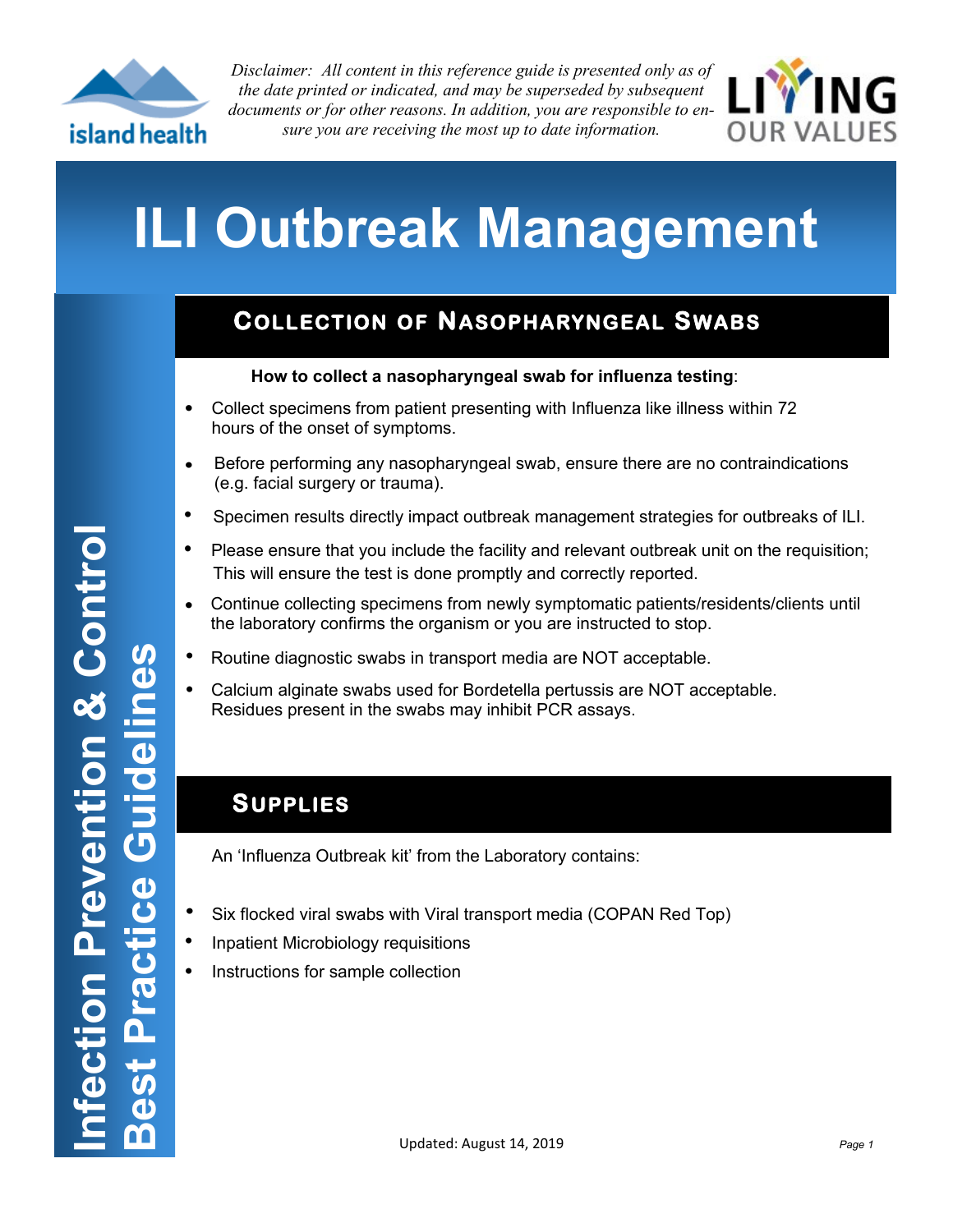

*Disclaimer: All content in this reference guide is presented only as of the date printed or indicated, and may be superseded by subsequent documents or for other reasons. In addition, you are responsible to ensure you are receiving the most up to date information.*



### **ILI Outbreak Management (continued)**

### **P ROCEDURE FOR NASOPHARYNGEAL SWABS**

| <b>Procedure</b> |                                                                                                                                                                                                          |
|------------------|----------------------------------------------------------------------------------------------------------------------------------------------------------------------------------------------------------|
| 1                | Explain procedure to the patient.                                                                                                                                                                        |
| $\mathbf{2}$     | Protect yourself (fluid resistant mask with visor, gloves and disposable gown).                                                                                                                          |
| 3                | If the patient has a lot of mucous, ask them to use a tissue to gently blow their<br>nose prior to specimen collection.<br>Influenza is found in the cells that line the nasopharynx, not in the mucous. |
| 4                | With head supported, push the tip of<br>the nose upwards. Insert the swab<br>backwards and downwards to a depth<br>of 2-4 cm into one nostril. Rotate the<br>swab gently for 5-10 seconds.               |
| 5                | Place the swab into the virus transport media, snap off the top of swab,<br>tighten lid.                                                                                                                 |
| 6                | Label container with sample type and a minimum of two patient identifiers:<br>First/Last Name, DOB, PHN, or use patient label with bar graph demographics                                                |
| 7                | Instruct the patient to use a tissue to contain cough and mucous.                                                                                                                                        |
|                  |                                                                                                                                                                                                          |

**References:** 

- **BCCDC H1N1 Specimen Collection Guidelines.**   $\bullet$
- **Vancouver Coastal Health, Influenza-like Illness Outbreak – Specimen Collection.**